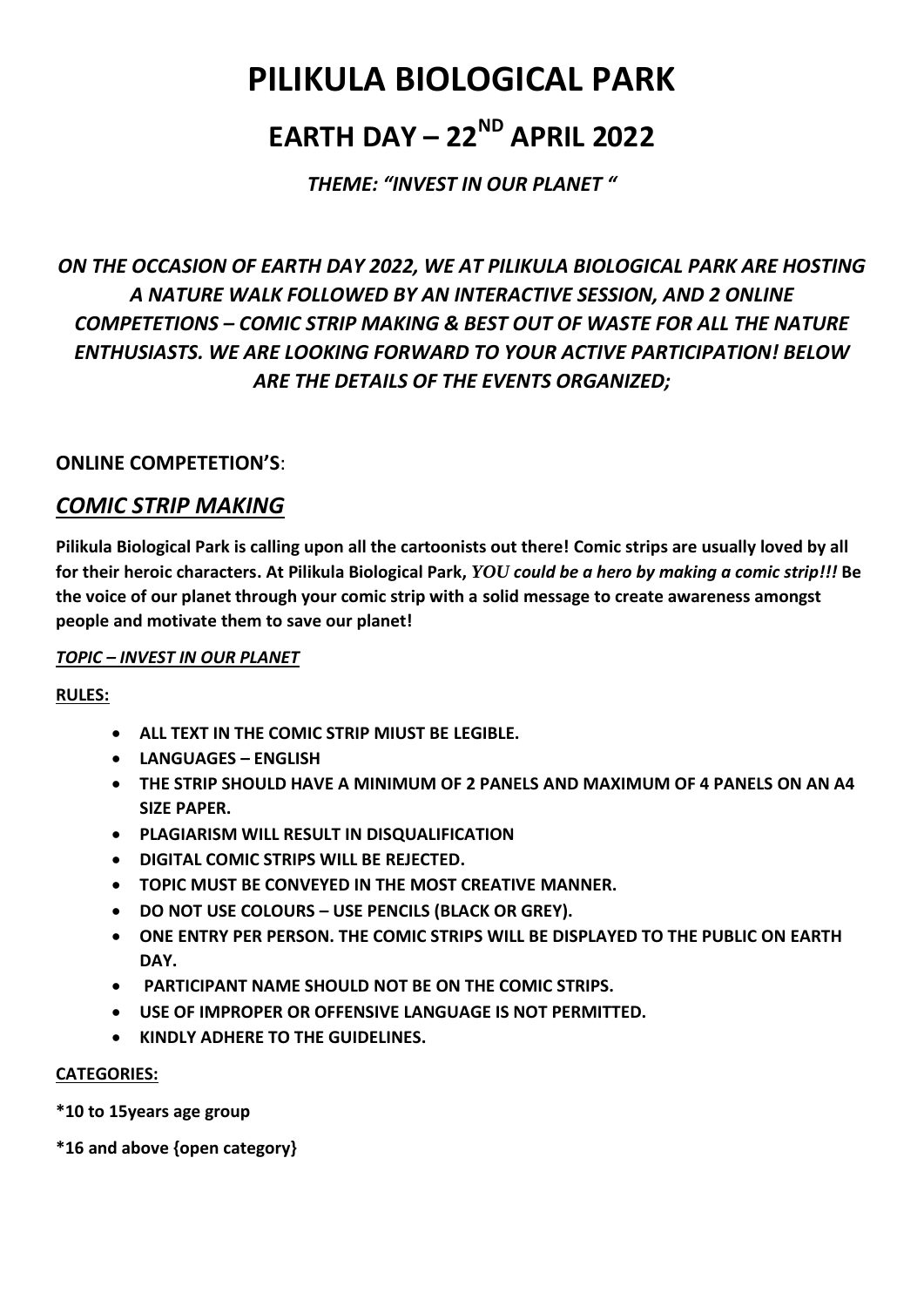**RUBRIC:** 

| <b>NEATNESS</b> | <b>CREATIVITY</b> | <b>ORIGINALITY</b> | <b>THEME</b> | <b>CHARACTERS   SPELLINGS</b> | <b>GRAMMAR AND</b>   |
|-----------------|-------------------|--------------------|--------------|-------------------------------|----------------------|
|                 |                   |                    |              | AND                           | <b>PUNCTUATIONS.</b> |
|                 |                   |                    |              | <b>DIALOGUE</b>               |                      |

**PRIZE-**

**1 ST, 2ND AND 3RD . PARTICIPATION CERTIFICATE WILL BE PROVIDED FOR ALL PARTICIPANTS**

**DATE AND TIME: ENTRIES SHOULD BE SENT BY 19TH APRIL 2022 4PM. RESULTS WILL BE DECLARED ON 22ND APRIL 2022.**

**SCAN AND ATTACH YOUR COMIC STRIP IN THE GOOGLE FORM LINK PROVIDED BELOW <https://forms.gle/KNPCX8qXoyxfJ6Jc8>**

**FOR FURTHER DETAILS CONTACT: 9845175757, 0824-2263300**

**EMAIL: pilikulaoutreach@gmail.com**

 **\*\*\*\*\*\*\*\*\*\*\***

### *BEST OUT OF WASTE*

**This year, the official theme for Earth Day is "invest in our planet ". Implementing the 3R's in life - Reuse, reduce, recycle - is one of the best investments we can make to protect our planet. Pilikula Biological Park provides you with an opportunity to showcase your creative methods to help save the planet through this best out of waste competition.**

*LINK FOR REGISTRATION***: <https://forms.gle/JLqPTpX6QxA2JPA77>**

*CATEGORY:* **OPEN TO ALL AGE GROUPS**

*LAST DATE:* **19TH APRIL 2022**

*NUMBER OF PARTICIPANTS IN A TEAM***: 1-3 INDIVIDUALS PER TEAM**

*REWARD***: 1ST,2ND,3RD PRIZE. Participation certificate will be provided for all participants in each team.**

#### *RULES:*

**1. Participants will show their creativity, present their models and talk about it on a short video (compulsory). The video should be uploaded on the link above. The models prepared by the contestants can also be submitted to Pilikula biological park or can also be sent through courier, and will be put on display at the zoo.**

**ADDRESS: THE DIRECTOR, PILIKULA BIOLOGICAL PARK, MOODUSHEDDE, VAMANJOOR – 575028, DAKSHINA KANNADA DISTRICT, KARNATAKA, INDIA.** 

**CONTACT: 9845175757, 0824-2263300**

**EMAIL: [pilikulaoutreach@gmail.com](mailto:pilikulaoutreach@gmail.com)**